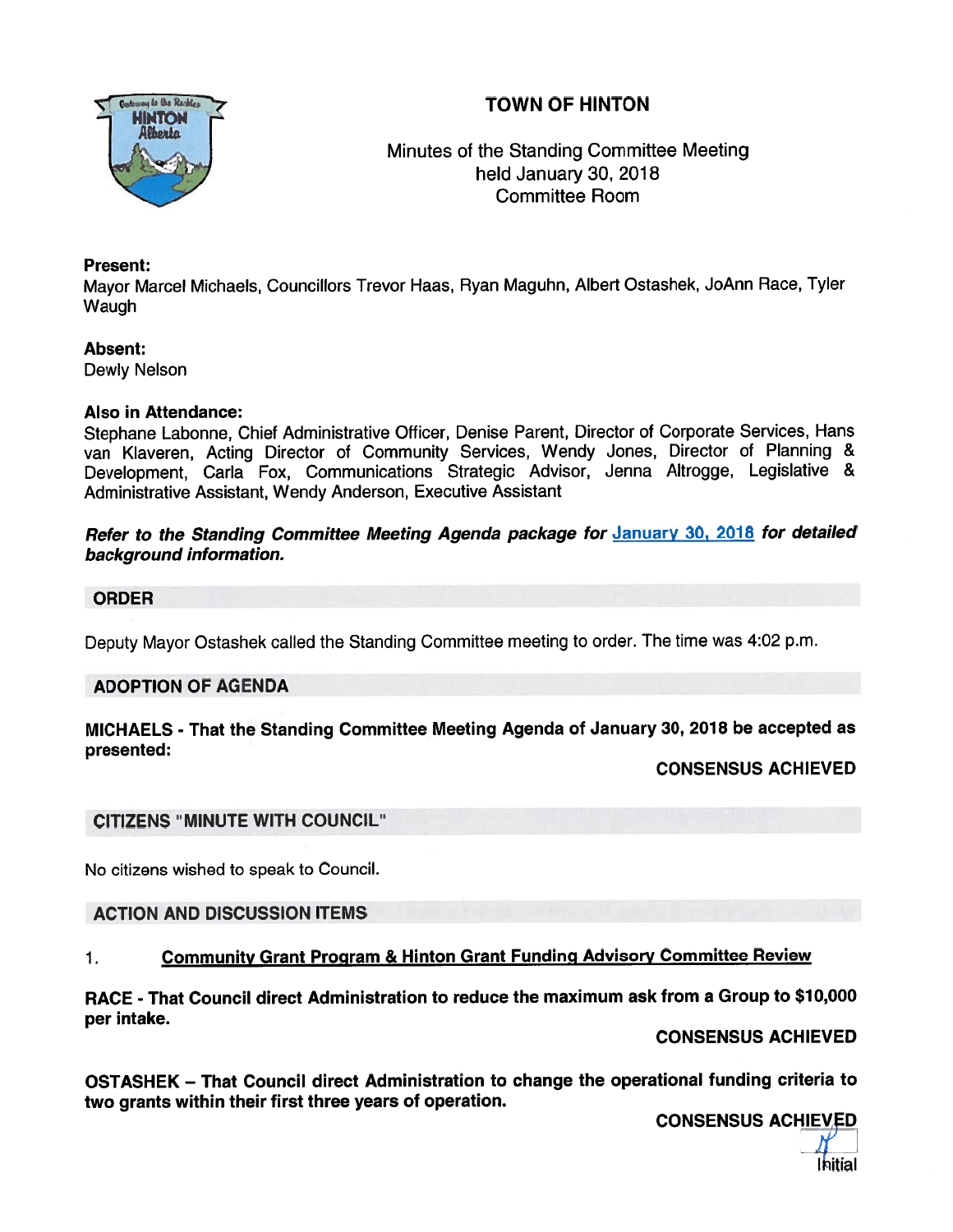Town of Hinton Standing Committee Meeting Minutes— January 30, 2018 Page |2

> MAGUHN — That Council direct Administration to reques<sup>t</sup> gran<sup>t</sup> groups to provide <sup>a</sup> summary of how the funds have been used by the organization to include: financial repor<sup>t</sup> of actual revenue and expenses, copies of receipts, project results, and examples of how advertising and marketing materials show the Town of Hinton logo.

#### CONSENSUS ACHIEVED

Deputy Mayor Ostashek called <sup>a</sup> short break at 6:11 p.m. The Standing Committee Meeting reconvened at 6:31 p.m.

OSTASHEK — That Council direct Administration to amend Community Grant Fund eligibility requirements to limit groups from applying for the next two intakes after receiving any gran<sup>t</sup> funding for three consecutive years.

#### CONSENSUS ACHIEVED

RACE – That Council direct Administration to revise wording of Sections 16 and 17 and return RFD to Council.

#### CONSENSUS ACHIEVED

OSTASHEK — That Council direct Administration to clarify wording regarding financial documentation and required supplemental documentation in the Community Grant application and return RFD to Council.

#### CONSENSUS ACHIEVED

HAAS — That Council direct Administration to change Membership #5 The Hinton Grant Funding Advisory Committee to consist of members including citizens-at-large and/or members from Council-appointed Boards and Committees (hereafter referred to as "respective boards"). CONSENSUS ACHIEVED

MICHAELS - That Council direct Administration that the effective date of the changes made to the Community Grant Fund be effective January 1,2019.

CONSENSUS ACHIEVED

#### 2. Automated Traffic Enforcement Proceeds Policy #078 Review

MICHAELS — That the Standing Committee meeting extend pas<sup>t</sup> three hours.

#### CARRIED

WAUGH - That Council direct Administration to remove the 70% Contingency fund and the 15% Participatory Budget from Policy #078.

CONSENSUS ACHIEVED

WAUGH — That Council direct Administration to revise Policy #078 to change the maximum amount to \$120,000 for the Community Grant Program.

CONSENSUS ACHIEVED